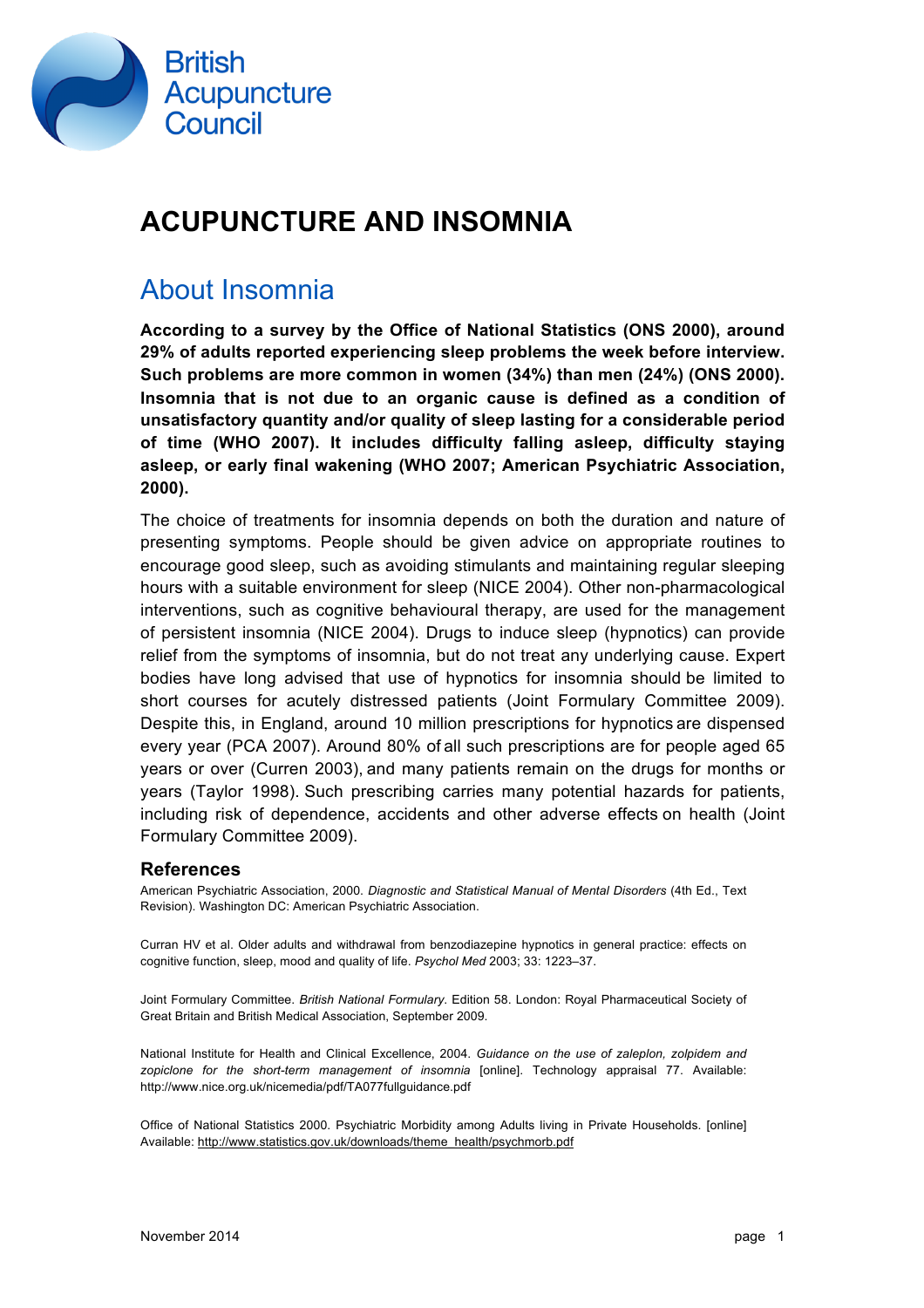Prescription cost analysis (PCA). 2007 [online]. Available: **http://www.ic.nhs.uk/cmsincludes/\_process\_document.asp?sPublicationID=1206971516809&sDocID=3884.** 

Taylor S et al. Extent and appropriateness of benzodiazepine use. Results from an elderly urban community. *Br J Psychiatry* **1998; 173: 433–8.**

What's wrong with prescribing hypnotics? *Drug and Therapeutics Bulletin* 2004; 42:89-93.

World Health Organization 2007. International Statistical Classification of Disease 10<sup>th</sup> revision (ICD-10) [online]. Available: http://apps.who.int/classifications/apps/icd/icd10online/

#### How acupuncture can help

Reviews are consistent in showing that most trials have found acupuncture (or acupressure or related procedures) to be significantly more effective than hypnotic drugs (usually benzodiazepines), no treatment, or sham acupuncture (Sun 2010, Cao 2009, Yeung 2009, Lee 2008, Cheuk 2007). Meta-analysis supports these conclusions. Nevertheless, reviewers have been cautious in their recommendations because of the poor methodological quality of most trials; rigorous, large scale studies are needed to address this. There are now substantial numbers of more recent (published subsequent to the reviews' data collection) randomised trials with positive results, though not for every sleep measure used in every trial (Luo 2010, Reza 2010, Yeung 2009, Lee 2009a, Huang 2009, and others). On the evidence that we have, given that acupuncture appears to be at least as effective as existing conventional drugs, without their level of side effects, it could be considered as one of the therapeutic options for insomnia. (See table overleaf for details).

In general, acupuncture is believed to stimulate the nervous system and cause the release of neurochemical messenger molecules. The resulting biochemical changes influence the body's homeostatic mechanisms, thus promoting physical and emotional well-being. Stimulation of certain acupuncture points has been shown to affect areas of the brain that are known to reduce sensitivity to pain and stress, as well as promoting relaxation and deactivating the 'analytical' brain, which is responsible for insomnia and anxiety (Hui 2010).

Research has shown that acupuncture treatment may specifically be of benefit in people with insomnia by:

- increasing nocturnal endogenous melatonin secretion (Spence et al 2004).
- stimulating opioid (especially  $\beta$ -endorphin) production and  $\mu$ -opioid receptor activity (Cheng et al 2009).
- increasing nitric oxide synthase activity and nitric oxide content, helping to promote normal function of brain tissues, which could help to regulate sleep (Gao et al 2007).
- increasing cerebral blood flow (Yan 2010)
- reducing sympathetic nervous system activity, hence increasing relaxation (Lee 2009a)
- regulating levels of neurotransmitters (or their modulators) such as serotonin, noradrenaline, dopamine, GABA and neuropeptide Y; hence altering the brains's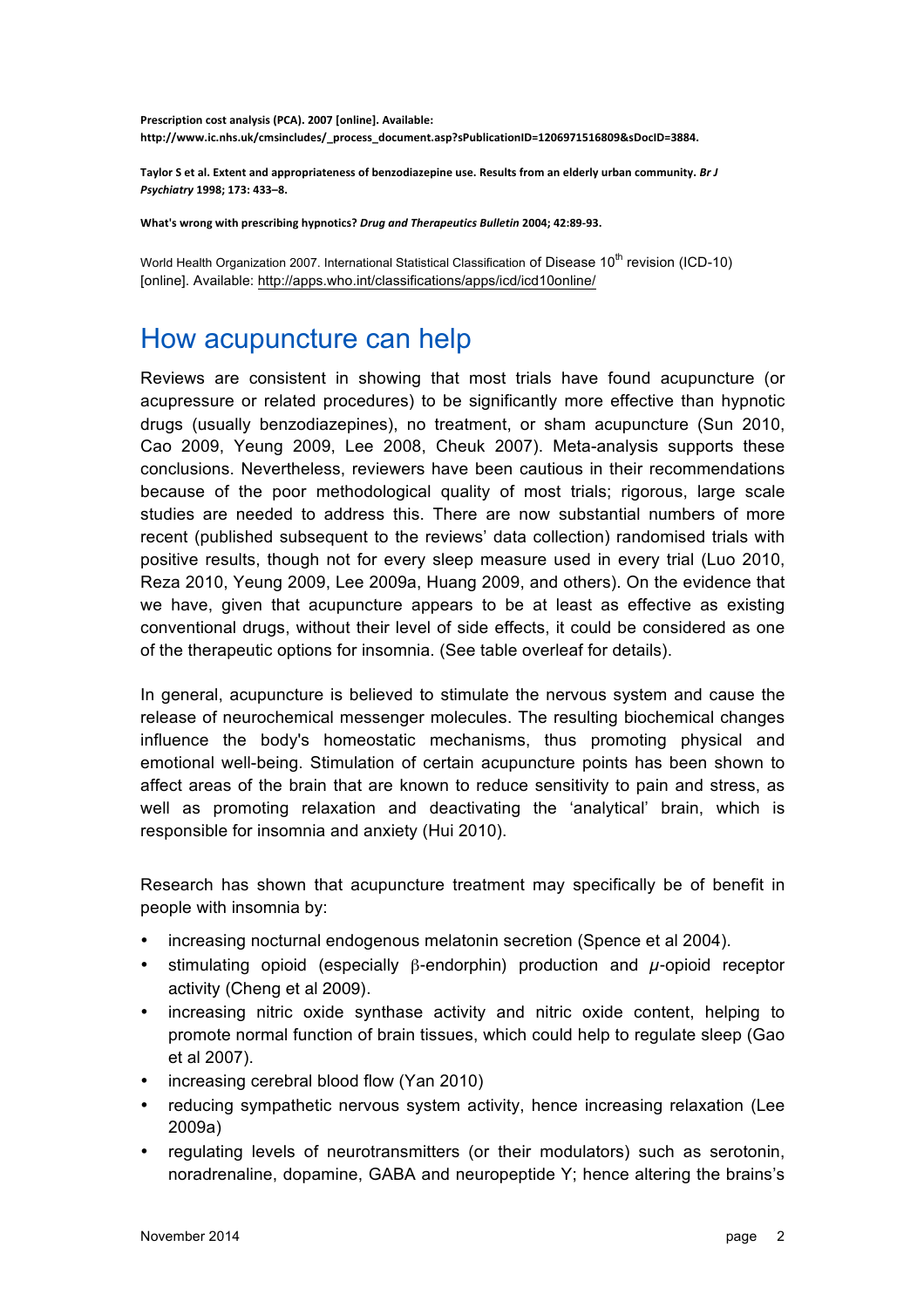mood chemistry to help to increase relaxation and reduce tension (Lee 2009b; Samuels 2008; Zhou 2008).

Acupuncture can be safely combined with conventional medical treatments for insomnia, such as benzodiazepines, helping to reduce their side effects and enhance their beneficial effects (Cao et al 2009).

### About traditional acupuncture

Acupuncture is a tried and tested system of traditional medicine, which has been used in China and other eastern cultures for thousands of years to restore, promote and maintain good health. Its benefits are now widely acknowledged all over the world and in the past decade traditional acupuncture has begun to feature more prominently in mainstream healthcare in the UK. In conjunction with needling, the practitioner may use techniques such as moxibustion, cupping, massage or electroacupuncture. They may also suggest dietary or lifestyle changes.

Traditional acupuncture takes a holistic approach to health and regards illness as a sign that the body is out of balance. The exact pattern and degree of imbalance is unique to each individual. The traditional acupuncturist's skill lies in identifying the precise nature of the underlying disharmony and selecting the most effective treatment. The choice of acupuncture points will be specific to each patient's needs. Traditional acupuncture can also be used as a preventive measure to strengthen the constitution and promote general well-being.

An increasing weight of evidence from Western scientific research (see overleaf) is demonstrating the effectiveness of acupuncture for treating a wide variety of conditions. From a biomedical viewpoint, acupuncture is believed to stimulate the nervous system, influencing the production of the body's communication substances - hormones and neurotransmitters. The resulting biochemical changes activate the body's self-regulating homeostatic systems, stimulating its natural healing abilities and promoting physical and emotional well-being.

# About the British Acupuncture Council

With over 3000 members, the British Acupuncture Council (BAcC) is the UK's largest professional body for traditional acupuncturists. Membership of the BAcC guarantees excellence in training, safe practice and professional conduct. To find a qualified traditional acupuncturist, contact the BAcC on 020 8735 0400 or visit www.acupuncture.org.uk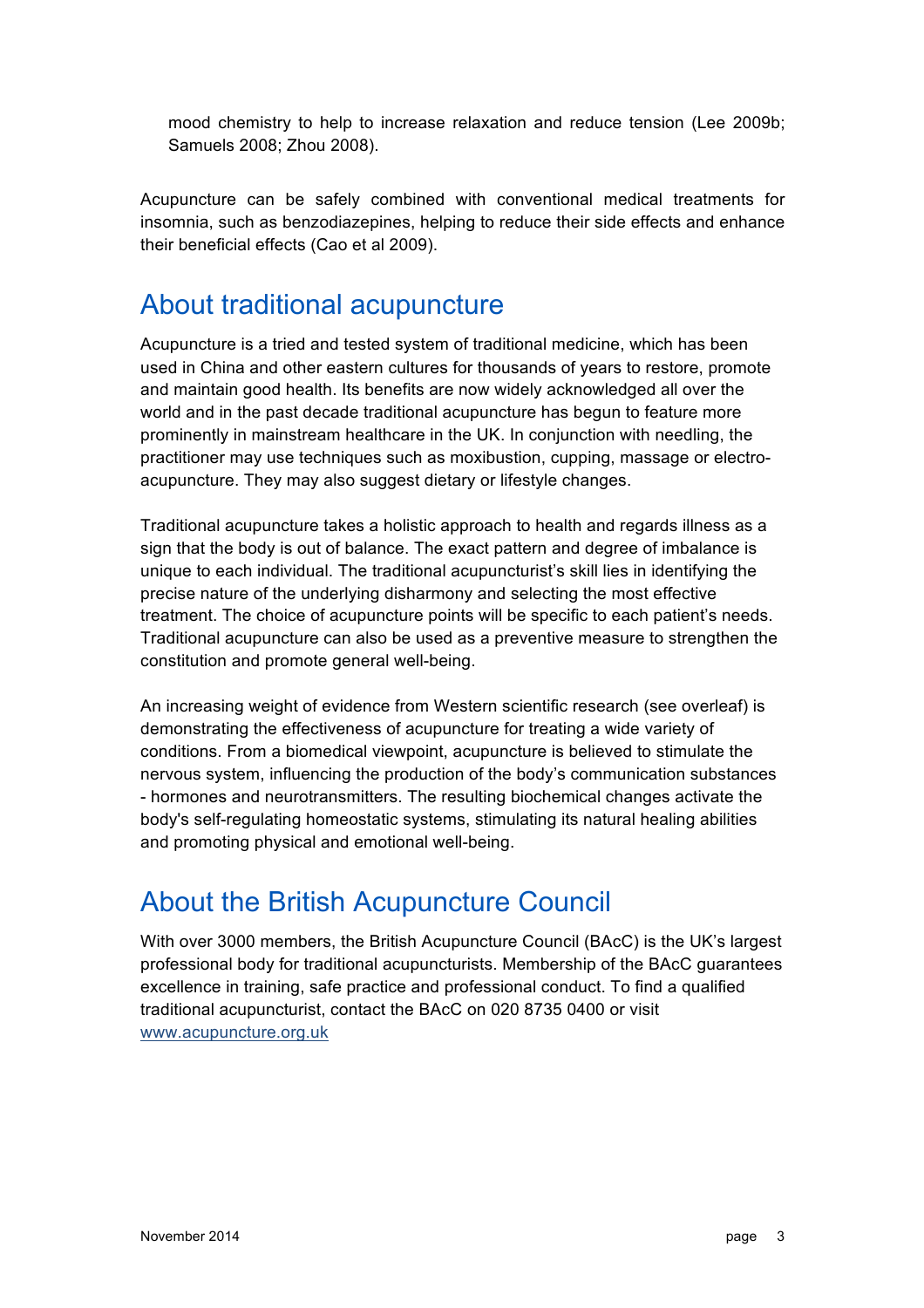### **ACUPUNCTURE AND INSOMNIA**

# The evidence

| <b>Research</b>                                                                                                                                                                           | <b>Conclusion</b>                                                                                                                                                                                                                                                                                                                                                                                                                                                                                                                                                                                                                                                                                                                                                                                                                                                                                                                                                                |
|-------------------------------------------------------------------------------------------------------------------------------------------------------------------------------------------|----------------------------------------------------------------------------------------------------------------------------------------------------------------------------------------------------------------------------------------------------------------------------------------------------------------------------------------------------------------------------------------------------------------------------------------------------------------------------------------------------------------------------------------------------------------------------------------------------------------------------------------------------------------------------------------------------------------------------------------------------------------------------------------------------------------------------------------------------------------------------------------------------------------------------------------------------------------------------------|
| <b>Reviews</b>                                                                                                                                                                            |                                                                                                                                                                                                                                                                                                                                                                                                                                                                                                                                                                                                                                                                                                                                                                                                                                                                                                                                                                                  |
| Sun JQ, Guo J. [Evaluation on<br>acupuncture treatment of primary<br>insomnia]. Zhen Ci Yan Jiu. 2010<br>Apr; 35(2): 151-5.                                                               | A systematic review for acupuncture and insomnia that located<br>20 randomised trials in English and Chinese databases. The<br>authors assessed only 4 of these as being high-quality. They<br>concluded that there were no high quality Chinese trials to date<br>and that they could not definitely confirm the efficacy of<br>acupuncture in relieving insomnia. Rigorous scientific trials are<br>urgently needed.                                                                                                                                                                                                                                                                                                                                                                                                                                                                                                                                                           |
| Cao H, Pan X, Li H, Liu J.<br>Acupuncture for treatment of<br>insomnia: a systematic review of<br>randomized controlled trials. J Altern<br>Complement Med. 2009<br>Nov; 15(11): 1171-86. | A systematic review of randomised controlled trials of<br>acupuncture for insomnia from Chinese and Western databases<br>that included 46 studies (3811 patients). Study quality was<br>deemed generally fair for randomization, blinding and intention-<br>to-treat analysis. Meta-analysis showed a beneficial effect of<br>acupuncture compared with no treatment (MD-3.28, p=.02) on<br>total scores of Pittsburgh Sleep Quality Index. Acupuncture was<br>superior to medication for the numbers of patients with total<br>sleep duration increased by >3 hours (RR 1.53, p<.0001), but not<br>significant for average sleep duration (MD -.06, p=.63).<br>Acupuncture plus medication was better than medication alone<br>on total sleep duration (MD 1.09, p<.0001). There were no<br>serious adverse effects related to acupuncture. Acupuncture<br>appears to be affective in treatment of insomnia, though further<br>large, rigorously designed trials are warranted. |
| Yeung WF et al. Traditional needle<br>acupuncture treatment for insomnia:<br>a systematic review of randomized<br>controlled trials. Sleep Med 2009;<br>10: 694-704.                      | A systematic review of Chinese and English literature that<br>included 20 randomised controlled trial comparing traditional<br>acupuncture with placebo, sham acupuncture, drugs, other<br>treatments or non-treated controls for insomnia. Most of the trials<br>concluded that acupuncture was significantly more effective than<br>benzodiazepines for treating insomnia, with mean effective rates<br>for acupuncture and benzodiazepines being 91% and 75%,<br>respectively. Acupuncture also appeared to be more effective in<br>improving sleep than sleep hygiene counselling and sham<br>acupuncture. The reviewers concluded that the results were<br>"somewhat promising" for acupuncture in the treatment of<br>insomnia, but that all the trials had methodological shortcomings<br>so a clear conclusion could not be drawn.                                                                                                                                       |
| Lee MS et al. Auricular acupuncture<br>for insomnia: a systematic review. Int<br>J Clin Pract 2008; 62: 1744-52.                                                                          | A systematic review that included 10 randomised placebo-<br>controlled trials (no language restrictions) looking at the<br>effectiveness of ear acupuncture for insomnia. The results<br>suggested beneficial effects on sleep efficiency with ear<br>acupuncture compared with placebo ear acupuncture. Also, four<br>trials found "favourable effects" with ear acupuncture compared<br>to conventional drugs (estazolam or diazepam). The reviewers<br>concluded that the evidence of effectiveness with ear<br>acupuncture for the symptomatic treatment of insomnia is limited                                                                                                                                                                                                                                                                                                                                                                                              |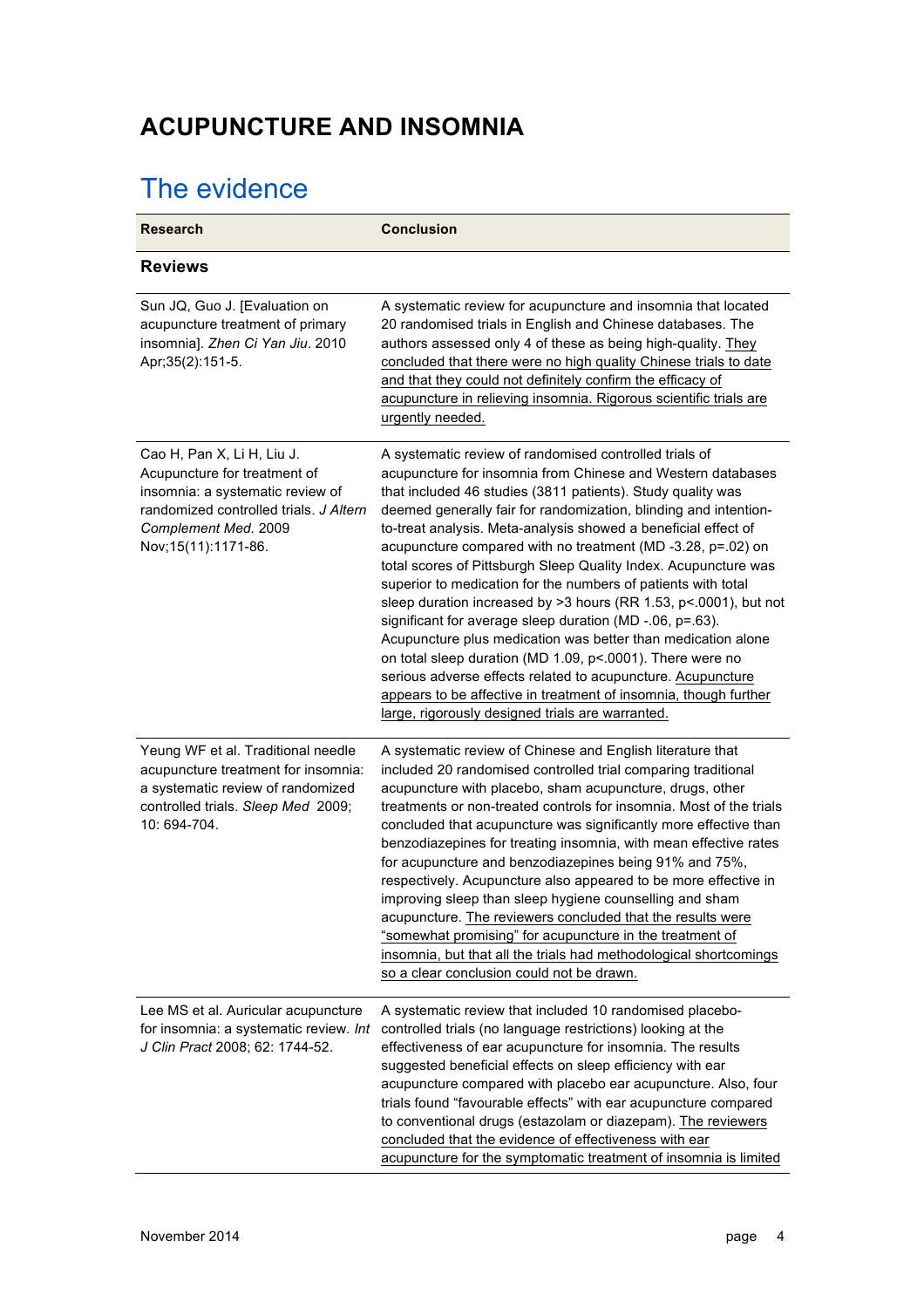|                                                                                                                                                                                                          | because of poor quality trials.                                                                                                                                                                                                                                                                                                                                                                                                                                                                                                                                                                                                                                                                                                                                                                                                                                                                                                                                                                                                                                                                                                                                                                                                                                                                                                                                                                                                                                                         |
|----------------------------------------------------------------------------------------------------------------------------------------------------------------------------------------------------------|-----------------------------------------------------------------------------------------------------------------------------------------------------------------------------------------------------------------------------------------------------------------------------------------------------------------------------------------------------------------------------------------------------------------------------------------------------------------------------------------------------------------------------------------------------------------------------------------------------------------------------------------------------------------------------------------------------------------------------------------------------------------------------------------------------------------------------------------------------------------------------------------------------------------------------------------------------------------------------------------------------------------------------------------------------------------------------------------------------------------------------------------------------------------------------------------------------------------------------------------------------------------------------------------------------------------------------------------------------------------------------------------------------------------------------------------------------------------------------------------|
| Cheuk DK et al. Acupuncture for<br>insomnia. Cochrane Database Syst<br>Rev 2007; 18: CD005472.                                                                                                           | A systematic review that pooled data from 7 randomised<br>controlled trials evaluating any form of acupuncture in a total of<br>590 people with any type of insomnia. Included trials compared<br>acupuncture with placebo, sham acupuncture or no treatment, or<br>acupuncture plus other treatments compared with the same<br>other treatments. Participant age ranged from 15 to 98 years, the<br>duration of insomnia varied from 6 months to 19 years, and co-<br>existing medical conditions contributing to insomnia included<br>stroke, end-stage renal disease and pregnancy. Apart from<br>conventional needle acupuncture, acupressure, ear magnetic<br>and seed therapy, and transcutaneous electrical acupoint<br>stimulation were evaluated. The reviewers suggested that<br>acupuncture and acupressure may help to improve sleep quality<br>scores when compared to placebo (SMD -1.08, 95% CI -1.86 to -<br>0.31; p=0.006) or no treatment (SMD -0.55, 95% CI -0.89 to -<br>0.21; p=0.002). However, the efficacy of acupuncture or its<br>variants was inconsistent between studies for many sleep<br>parameters, such as sleep onset latency, total sleep duration and<br>wake after sleep onset. The reviewers stated that, because the<br>trials were of poor methodological quality and there was<br>significant clinical heterogeneity, larger high quality trials were<br>needed to further investigate the efficacy and safety of<br>acupuncture for insomnia. |
| <b>Clinical trials</b>                                                                                                                                                                                   |                                                                                                                                                                                                                                                                                                                                                                                                                                                                                                                                                                                                                                                                                                                                                                                                                                                                                                                                                                                                                                                                                                                                                                                                                                                                                                                                                                                                                                                                                         |
| Luo WZ et al. [Effect of acupuncture<br>treatment of relieving depression and<br>regulating mind on insomnia<br>accompanied with depressive<br>disorders].Zhongguo Zhen Jiu. 2010<br>Nov;30(11):899-903. | Sixty-five patients with insomnia and depression were randomly<br>divided into an acupuncture group and a western medication<br>group (oral Trazodone). After 4 weeks treatment the<br>cured/markedly effective rate in the acupuncture group was<br>superior (73% v. 47%). Total scores of the Pittsburgh Sleep<br>Quality Index and the Self-Rating Depression Scale were<br>significantly reduced in both groups, but sleep quality and<br>daytime function improved more with acupuncture than<br>medication. The latter showed higher levels of side effects.<br>Acupuncture treatment is superior to Trazodone for sleep quality<br>and daytime function, with milder adverse reactions.                                                                                                                                                                                                                                                                                                                                                                                                                                                                                                                                                                                                                                                                                                                                                                                          |
| Reza H et al. The effect of<br>acupressure on quality of sleep in<br>Iranian elderly nursing home<br>residents. Complement Ther Clin<br>Pract. 2010 May; 16(2): 81-5.                                    | 90 elderly patients with moderate to marked sleep disturbances<br>were randomly assigned to acupressure, sham acupressure or a<br>control group. There were significant differences between the<br>acupressure groups and control group in subjective sleep<br>quality, sleep latency, sleep duration, habitual sleep efficiency<br>and sleep disturbance; there were no significant differences in<br>sleep indices between the sham and the control. Sleep log data<br>showed a significant decrease in nocturnal awakenings in the<br>acupressure group compared to the other two. The findings<br>indicated that acupressure has an effect on improvement of<br>sleep quality and can be endorsed for sleep-disturbed elderly<br>people.                                                                                                                                                                                                                                                                                                                                                                                                                                                                                                                                                                                                                                                                                                                                            |
| Yeung WF et al. Electroacupuncture<br>for primary insomnia: a randomized<br>controlled trial. Sleep 2009; 32:                                                                                            | A single-blind randomised controlled trial that compared the<br>short-term (3 weeks) efficacy and safety of electroacupuncture<br>with placebo acupuncture for the treatment of primary insomnia<br>in 60 Chinese adult volunteers who reported having insomnia 3                                                                                                                                                                                                                                                                                                                                                                                                                                                                                                                                                                                                                                                                                                                                                                                                                                                                                                                                                                                                                                                                                                                                                                                                                       |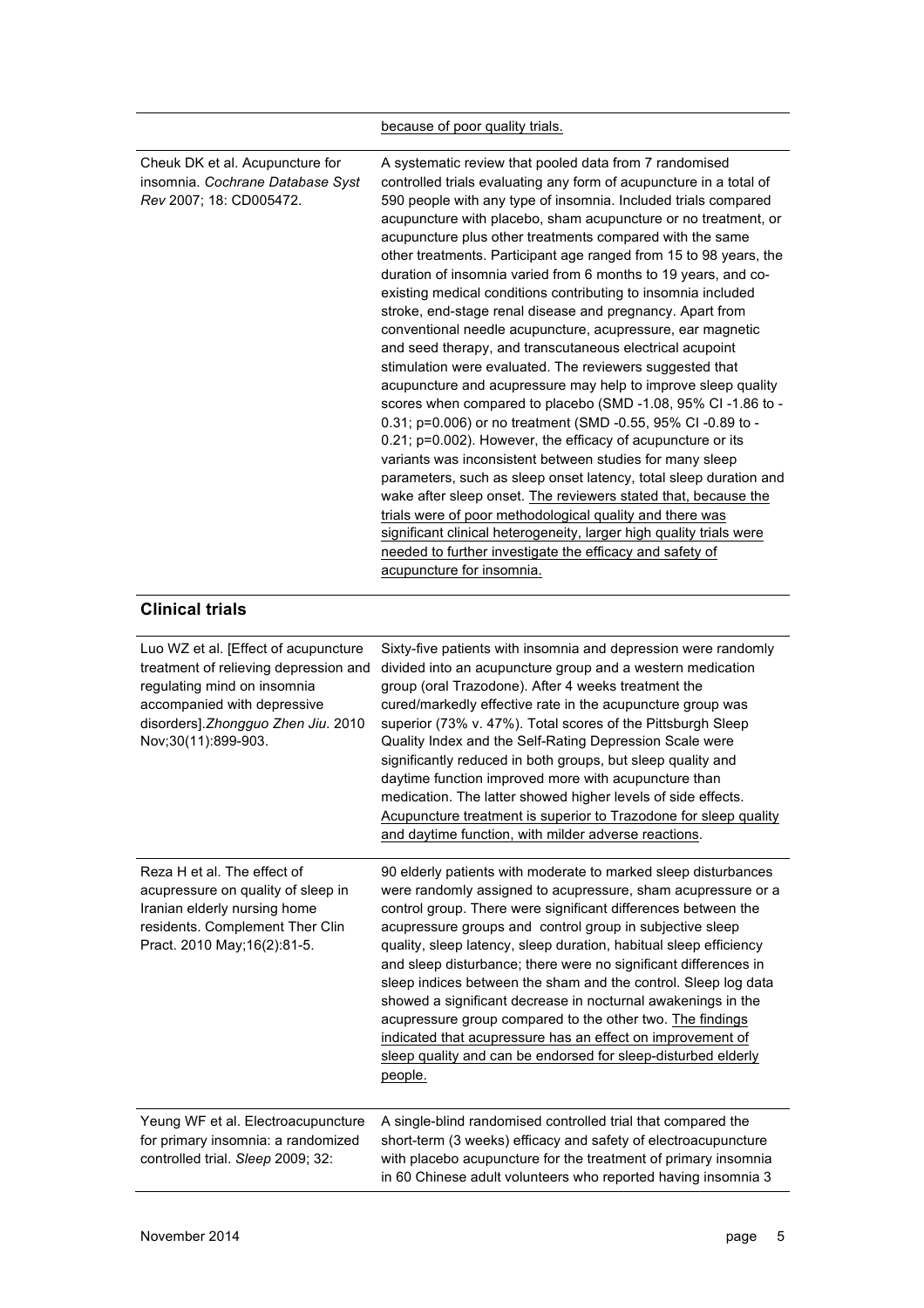| 1039-47.                                                                                                                                                                                                                                        | or more nights per week. Both groups showed significant<br>improvement compared with the pre-treatment baseline in the<br>Insomnia Severity Index (the primary outcome measure), but<br>there was no difference between groups. However, there were<br>significantly greater improvements in sleep efficiency as<br>measured by a sleep diary and actigraphy in the<br>electroacupuncture group. Also, the proportions of subjects<br>having less than 30 minutes awake after sleep onset and a sleep<br>efficiency of at least 85% at the post-treatment visit were<br>significantly higher in the electroacupuncture group. All adverse<br>events were mild in severity. The trialists concluded that there<br>was a slight advantage of electroacupuncture over placebo<br>acupuncture in the short-term treatment of primary insomnia. |
|-------------------------------------------------------------------------------------------------------------------------------------------------------------------------------------------------------------------------------------------------|--------------------------------------------------------------------------------------------------------------------------------------------------------------------------------------------------------------------------------------------------------------------------------------------------------------------------------------------------------------------------------------------------------------------------------------------------------------------------------------------------------------------------------------------------------------------------------------------------------------------------------------------------------------------------------------------------------------------------------------------------------------------------------------------------------------------------------------------|
| Lee SY et al. Intradermal<br>acupuncture on shen-men and nei-<br>kuan acupoints improves insomnia in<br>stroke patients by reducing the<br>sympathetic nervous activity: a<br>randomized clinical trial. Am J Chin<br>Med. 2009a;37(6):1013-21. | Hospitalized stroke patients with insomnia received either real<br>intradermal acupuncture) or sham acupuncture (at the same two<br>points) for three days. Fifty-two subjects were included in the<br>final analysis. Two insomnia-related scales showed greater<br>improvement in the real acupuncture group than in the sham.<br>Acupuncture was also associated with superior stabilization of<br>sympathetic nervous system activity (according to measures of<br>heart rate variability and numbers of patients with non-dipping<br>nocturnal BP) and the authors concluded that it was a useful<br>therapeutic method for post-stroke insomnia                                                                                                                                                                                      |
| Huang L.-S et al. The needle-rolling<br>therapy for treatment of non-organic<br>chronic insomnia in 90 cases.<br>Journal of Traditional Chinese<br>Medicine. 29(1)(pp 19-23), 2009.                                                             | 180 cases of chronic insomnia were randomly divided into two<br>groups, one treated by needle-rolling therapy and the control<br>group with clonazepam. After four weeks, there were significant<br>differences between the two groups in the effective rate of<br>symptom relief (P<0.05) and in the total score of the Pittsburgh<br>Sleep Quality Index (PSQI) and the scores of its 4 sub-items<br>(sleep-quality, sleep-efficiency, hypnotic and daytime function).<br>There was no significant difference in effective rate at 3-month<br>follow-up, but the needle therapy was still superior for three of<br>the PQSI items. As compared with clonazepam the needle-rolling<br>therapy may show better therapeutic effects for chronic insomnia<br>patients.                                                                       |
| Nordio M, Romanelli F. Efficacy of<br>wrists overnight compression (HT 7<br>point) on insomniacs: possible role of<br>melatonin? Minerva Med 2008; 99:<br>539-47.                                                                               | A randomised placebo-controlled trial that evaluated the effects<br>of an acupressure wrist device, used for 20 nights, on general<br>health and anxiety levels, sleep quality and urine levels of a<br>melatonin metabolite in 40 patients with insomnia Quality of<br>sleep was improved and anxiety levels reduced to a greater<br>extent in the acupressure group than in the placebo group. In<br>addition, the 24-hour urinary melatonin metabolite rhythm,<br>obtained at the end of treatment, was considered as being<br>normal in more of the acupressure-treated patients. The trialists<br>concluded that the acupressure wrist device is able to naturally<br>ameliorate sleep quality in patients with insomnia, possibly acting<br>through a mechanism involving melatonin.                                                 |
| Sjoling M et al Auricular acupuncture<br>versus sham acupuncture in the<br>treatment of women who have<br>insomnia. J Altern Complement Med<br>2008; 14: 39-46.                                                                                 | A 6-week single-blind randomised trial that compared ear<br>acupuncture with sham acupuncture on the effect on sleep<br>parameters in 28 women with insomnia. The women filled out a<br>sleep diary. No statistically significant differences were seen<br>between the groups in terms of sleep parameters, but both<br>groups significantly improved from baseline. The acupuncture                                                                                                                                                                                                                                                                                                                                                                                                                                                       |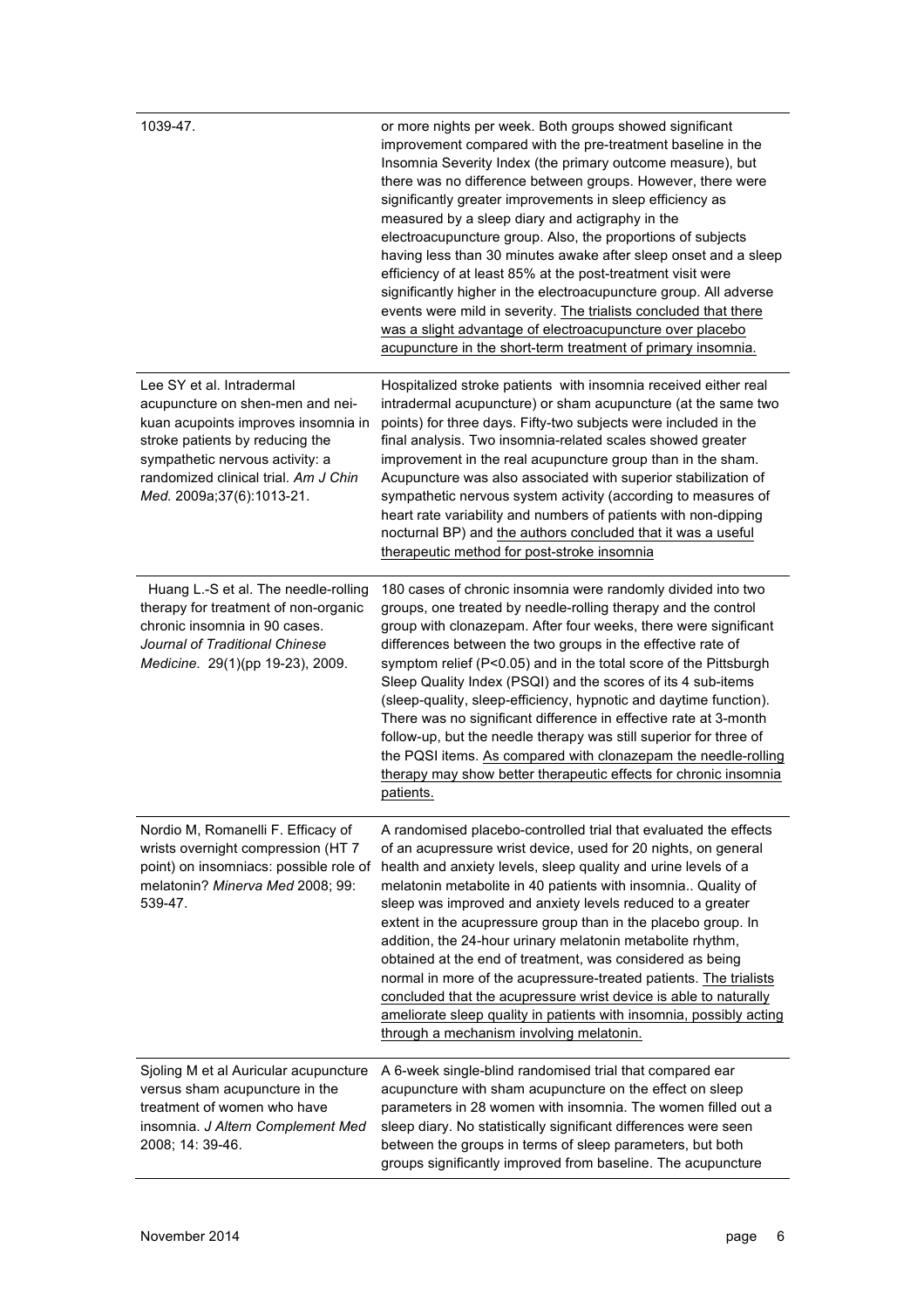|                                                                                                                                                                                         | group also found it easier to wake up in the morning (p=0.04 vs.<br>sham). Despite the lack of superiority over sham treatment for<br>the primary outcome the trialists concluded that there was<br>modest evidence to show that ear acupuncture may have an<br>effect on insomnia.                                                                                                                                                                                                                                                                                                  |
|-----------------------------------------------------------------------------------------------------------------------------------------------------------------------------------------|--------------------------------------------------------------------------------------------------------------------------------------------------------------------------------------------------------------------------------------------------------------------------------------------------------------------------------------------------------------------------------------------------------------------------------------------------------------------------------------------------------------------------------------------------------------------------------------|
| Freire AO et al. Treatment of<br>moderate obstructive sleep apnea<br>syndrome with acupuncture: a<br>randomised, placebo-controlled pilot<br>trial. Sleep Med. 2007 Jan;8(1):43-<br>50. | 36 patients with sleep apnoea were randomly assigned to<br>acupuncture, sham (needle insertion in non-acupoints), or no<br>intervention. Treatment was given once a week for 10 weeks.<br>The Apnea/Hypopnea index (AHI), the Apnea index and the<br>number of respiratory events all decreased significantly in the<br>acupuncture group but not in the sham group. The no treatment<br>group deteriorated significantly in some of the polysomnographic<br>parameters, Acupuncture treatment significantly improved<br>several dimensions of the SF-36 and Epworth questionnaires. |
| Freire AO et al. Immediate effect of<br>acupuncture on the sleep pattern of<br>patients with obstructive sleep<br>apnoea. Acupunct Med. 2010                                            | Acupuncture is more effective than sham acupuncture in<br>ameliorating the respiratory events of patients presenting with<br>sleep apnoea.                                                                                                                                                                                                                                                                                                                                                                                                                                           |
| Sep;28(3):115-9.                                                                                                                                                                        | In a subsequent trial the same group found that a single session<br>of either manual or electroacupuncture (at 10Hz but not 2 Hz)<br>had an acute effect in reducing the AHI as well as the number of<br>nocturnal respiratory events                                                                                                                                                                                                                                                                                                                                                |
| da Silva JB et al. Acupuncture for<br>insomnia in pregnancy - a<br>prospective, quasi-randomised,<br>controlled study. Acupuncture in<br>Medicine 2005; 23: 47-51.                      | A randomised controlled trial of acupuncture on insomnia in 30<br>pregnant women, compared with a group of patients undergoing<br>conventional treatment alone (sleep hygiene). The acupuncture<br>group reported a larger reduction on insomnia rating than the<br>control group (5.1 vs. 0.0, p=0.0028). Average insomnia scores<br>decreased by at least 50% over time in nine (75%) patients in the<br>study group and in three (30%) of the control group. The trialists<br>concluded that the results suggest acupuncture alleviates<br>insomnia during pregnancy.             |
| <b>Physiological mechanisms</b>                                                                                                                                                         |                                                                                                                                                                                                                                                                                                                                                                                                                                                                                                                                                                                      |

| Hui KK et al. Acupuncture, the limbic<br>system, and the anticorrelated<br>networks of the brain. Auton<br>Neurosci. 2010 Oct 28;157(1-2):81-<br>90. | Studies have shown that acupuncture stimulation evokes<br>deactivation of a limbic-paralimbic-neocortical network, as well<br>as activation of somatosensory brain regions. These networks<br>closely match the default mode network and the anti-<br>correlated task-positive network. The effect of acupuncture on<br>the brain is integrated at multiple levels, down to the<br>brainstem and cerebellum and appears to go beyond either<br>simple placebo or somatosensory needling effects. Their<br>results suggest that acupuncture mobilizes the functionally<br>anti-correlated networks of the brain to mediate its actions.<br>and that the effect is dependent on the psychophysical<br>response. |
|------------------------------------------------------------------------------------------------------------------------------------------------------|---------------------------------------------------------------------------------------------------------------------------------------------------------------------------------------------------------------------------------------------------------------------------------------------------------------------------------------------------------------------------------------------------------------------------------------------------------------------------------------------------------------------------------------------------------------------------------------------------------------------------------------------------------------------------------------------------------------|
| Yan XK et al. [Effect of tranguilizing]                                                                                                              | Sixty cases were randomly assigned to two different acupuncture                                                                                                                                                                                                                                                                                                                                                                                                                                                                                                                                                                                                                                               |
| and allaying excitement needling                                                                                                                     | regimes. Both were effective in treating insomnia and both also                                                                                                                                                                                                                                                                                                                                                                                                                                                                                                                                                                                                                                               |
| method on brain blood flow in the                                                                                                                    | showed significant increases in peak systolic and diastolic blood                                                                                                                                                                                                                                                                                                                                                                                                                                                                                                                                                                                                                                             |
| patients of insomnia of heart and                                                                                                                    | flow velocities In the middle cerebral, basilar and vertebral                                                                                                                                                                                                                                                                                                                                                                                                                                                                                                                                                                                                                                                 |
| spleen deficiency]. Zhongguo Zhen                                                                                                                    | arteries. One regime was superior to the other both in clinical                                                                                                                                                                                                                                                                                                                                                                                                                                                                                                                                                                                                                                               |
| Jiu. 2010 Feb; 30(2): 113-6.                                                                                                                         | effect and cerebral blood flow.                                                                                                                                                                                                                                                                                                                                                                                                                                                                                                                                                                                                                                                                               |